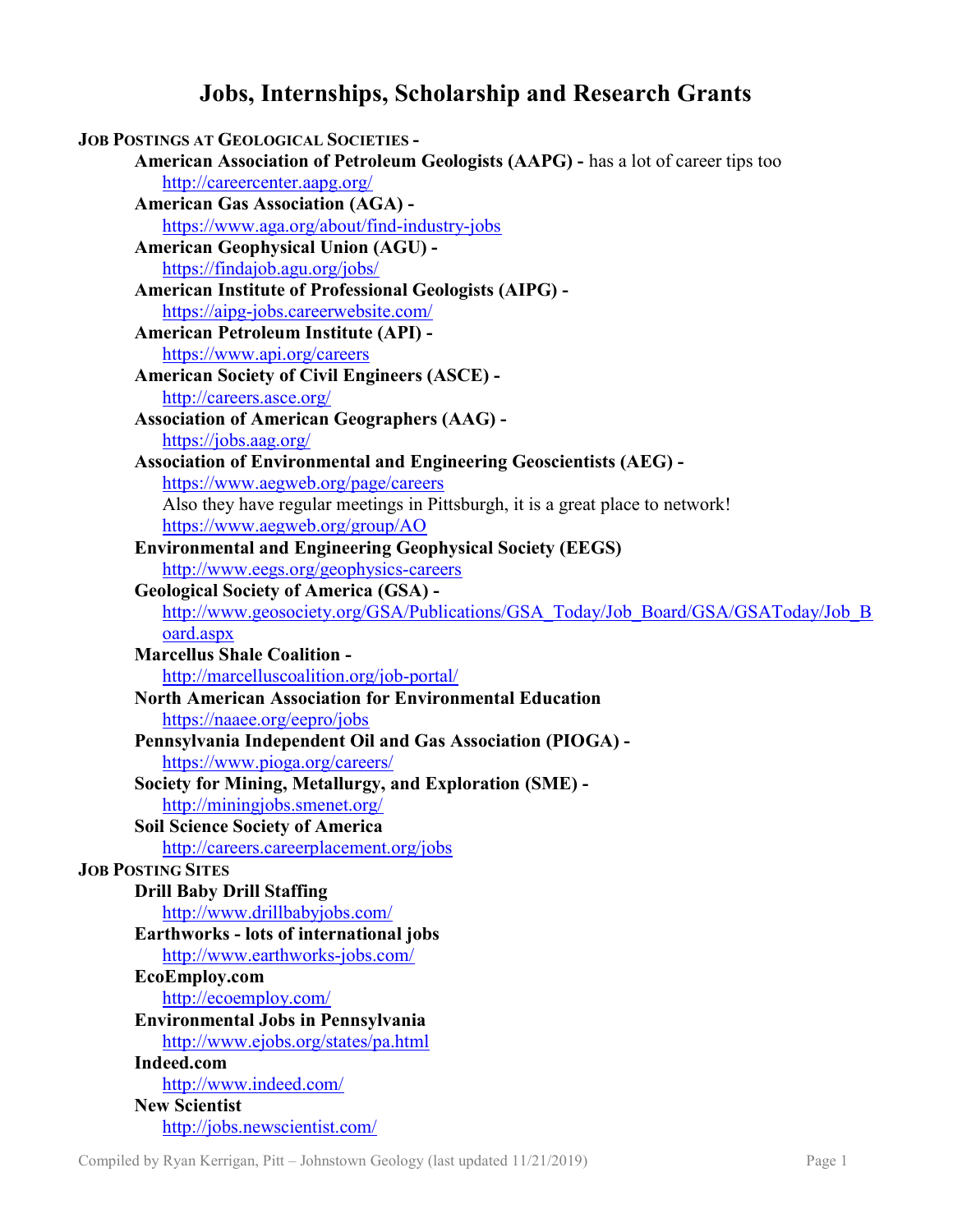| <b>Reddit – Geology Careers Subreddit</b>                                                       |
|-------------------------------------------------------------------------------------------------|
| https://www.reddit.com/r/geologycareers/                                                        |
| Rigzone.com                                                                                     |
| http://www.rigzone.com/oil/jobs/                                                                |
| Sologig.com                                                                                     |
| http://www.sologig.com/                                                                         |
| <b>University of Pittsburgh at Johnstown Career Services</b>                                    |
| http://upj.pitt.edu/en/campus-life/career-services/find-jobs/                                   |
|                                                                                                 |
| <b>LOCAL COMPANIES</b>                                                                          |
| <b>ENVIRONMENTAL CONSULTING:</b>                                                                |
| <b>Appalachian Geophysical Surveys</b>                                                          |
| http://appageos.com/                                                                            |
| <b>ARM Group, Inc.</b>                                                                          |
| https://armgroup.net/career-locations/company-wide-opportunities/                               |
| <b>CME Management</b>                                                                           |
| https://cmemgmt.com/join-us/                                                                    |
| DiGioia Gray & Associates                                                                       |
| http://www.digioiagray.com/                                                                     |
| Earthtech, Inc.                                                                                 |
| http://www.earthtechinc.net/                                                                    |
| <b>EcoIslands, LLC</b>                                                                          |
| https://ecoislandsllc.com/                                                                      |
| <b>Engineering Consulting Services</b>                                                          |
| http://www.ecslimited.com/career-engineering-consulting                                         |
| <b>Environmental Tank and Container</b>                                                         |
| http://www.etctank.com/                                                                         |
| Geochemical Testing Labs (Alumni - Leah Marko '15)                                              |
| https://www.manta.com/c/mtwhcd0/geochemical-testing                                             |
| J Hockenberry Environmental Services Inc. (Alumni - Jackie Hockenberry)                         |
| http://www.jhesinc.com/                                                                         |
| Keystone Environmental Health and Safety Services Inc. (Alumni – Sam Louderback '17)            |
| http://keystoneehs.com/                                                                         |
| Lancaster Geology (Alumni - Sam Baughman)                                                       |
| http://www.lancastergeology.com/                                                                |
| L. R. Kimball                                                                                   |
| http://www.lrkimball.com/careers/                                                               |
| Mountain Research (Alumni - Jason Floyd)                                                        |
| http://www.mountainresearch.com/                                                                |
| Musser Engineering (Alumni – Ron Musser & Kris Miller '16)<br>http://www.musserengineering.com/ |
| <b>THG Geophysics Ltd.</b>                                                                      |
| https://www.thggeophysics.com/                                                                  |
| <b>MINING:</b>                                                                                  |
|                                                                                                 |
| <b>New Enterprise Stone and Lime Company</b><br>http://www.nesl.com/careers/                    |
| <b>Reading Anthracite</b>                                                                       |
| https://readinganthracite.com/                                                                  |
| <b>Rosebud Mining Co.</b>                                                                       |
|                                                                                                 |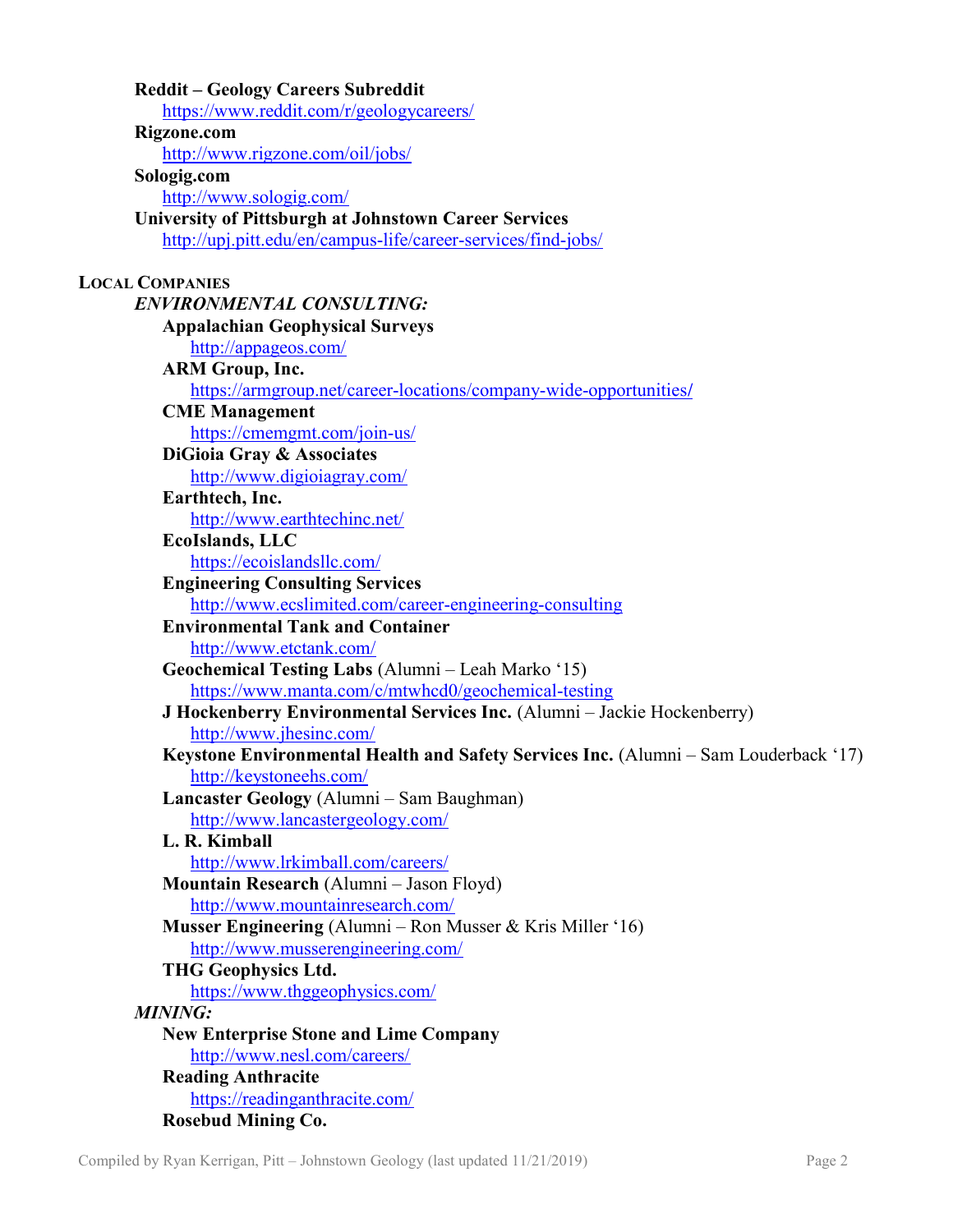http://www.rosebudmining.com/careers.aspx

| OIL:                                                                                  |
|---------------------------------------------------------------------------------------|
| EQT                                                                                   |
| https://careers.eqt.com/                                                              |
| <b>Peoples Natural Gas &amp; TWP</b>                                                  |
| http://www.peoples-gas.com/Careers.aspx                                               |
| <b>Shale Pro Energy Services</b>                                                      |
| https://www.shalepro.com/                                                             |
| <b>BIG COMPANIES</b>                                                                  |
| <b>ENVIRONMENTAL CONSULTING:</b>                                                      |
| <b>AECOM</b>                                                                          |
| https://www.aecom.com/careers/                                                        |
| <b>Clean Harbors</b><br>https://careers.cleanharbors.com/                             |
| <b>GeoEngineers</b>                                                                   |
| http://www.geoengineers.com/careers                                                   |
| <b>Golder Associates</b>                                                              |
| https://www.golder.com/careers/                                                       |
| TRC Solutions (Alumni - Scott Gallaher)                                               |
| https://www.trcsolutions.com/careers                                                  |
| <b>GOVERNMENT:</b>                                                                    |
| <b>Pennsylvania Department of Conservation and Natural Resources</b>                  |
| https://www.dcnr.pa.gov/JobsatDCNR/Pages/default.aspx                                 |
| <b>Pennsylvania Department of Environmental Protection</b>                            |
| https://www.pacareerlink.pa.gov/jponline/                                             |
| United States Geological Survey (USGS) - the site will redirect you to USA Jobs       |
| https://www2.usgs.gov/ohr/                                                            |
| <b>MINING:</b><br><b>Anglo American</b>                                               |
| http://www.angloamerican.com/careers/job-opportunities                                |
| <b>Barrick Gold</b>                                                                   |
| http://www.barrick.com/careers/                                                       |
| <b>BHP Billiton</b>                                                                   |
| https://careers.bhp.com/careers/SearchJobs                                            |
| <b>China Shenhua Energy</b>                                                           |
| http://www.csec.com/                                                                  |
| Coal India Limited - Indian Company                                                   |
| https://www.coalindia.in/career/jobsatcoalindia.aspx                                  |
| Fortescue Metals Group - Australian Company                                           |
| http://www.fmgl.com.au/jobs-at-fortescue/browse-jobs                                  |
| Freeport-McMoRan Copper & Gold                                                        |
| http://fmjobs.com/                                                                    |
| Glencore - Largest in the World<br>http://www.glencore.com/careers/job-opportunities/ |
| <b>Rio Tinto</b>                                                                      |
| http://www.riotinto.com/careers/available-jobs-3141.aspx                              |
| Vale                                                                                  |
| http://www.vale.com/EN/people/Pages/default.aspx                                      |
|                                                                                       |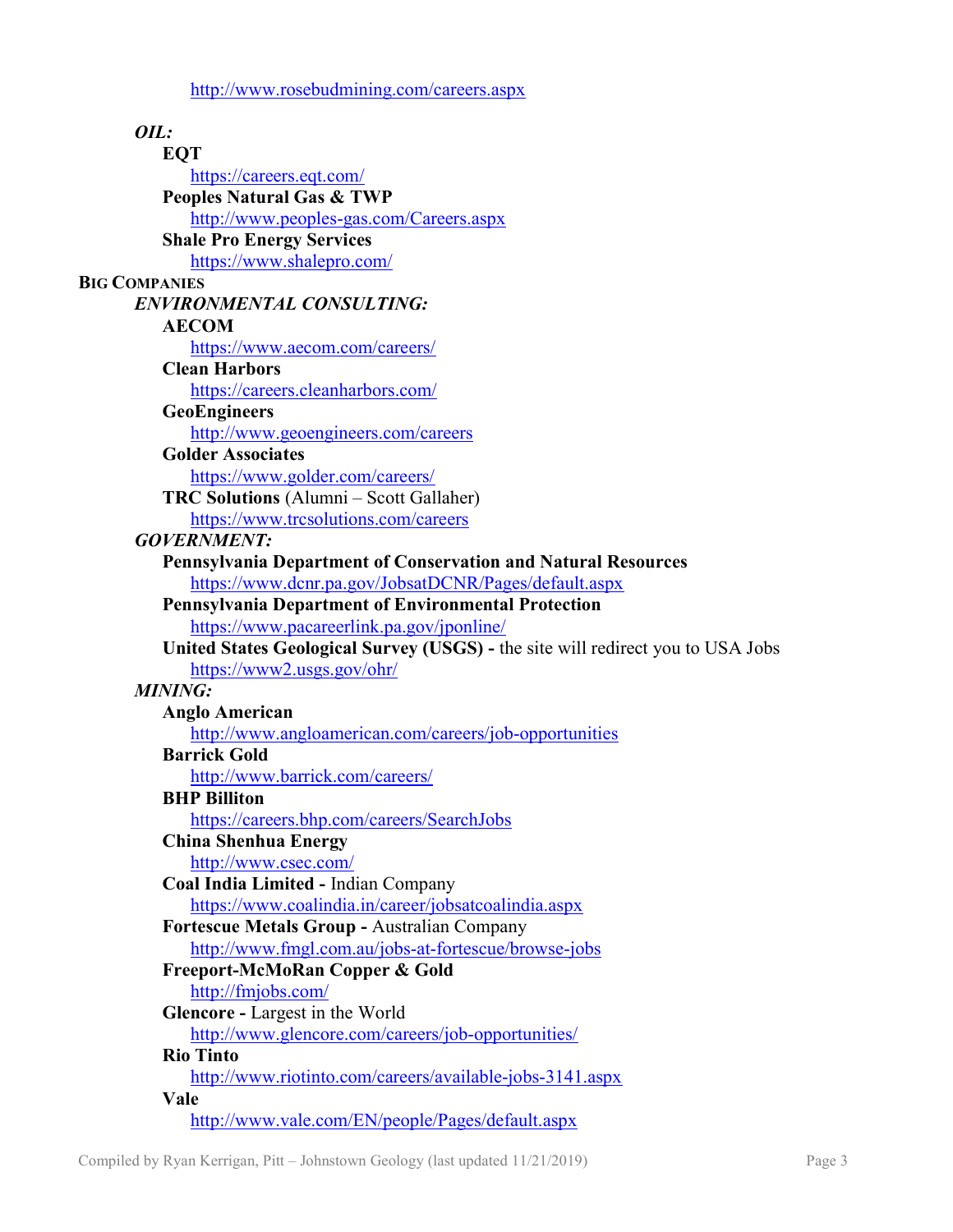| OIL:                                                                                         |
|----------------------------------------------------------------------------------------------|
| <b>Baker Hughes</b>                                                                          |
| https://careers.bhge.com/                                                                    |
| <b>British Petroleum (BP)</b>                                                                |
| https://www.bp.com/en/global/bp-careers.html                                                 |
| <b>Chevron</b>                                                                               |
| http://careers.chevron.com/                                                                  |
| <b>Conoco Phillips</b>                                                                       |
| http://careers.conocophillips.com/                                                           |
| <b>Exxon Mobil</b>                                                                           |
| https://careers.exxonmobil.com/                                                              |
| <b>Gulf Oil</b>                                                                              |
| https://www.gulfoil.com/careers                                                              |
| <b>Halliburton</b>                                                                           |
| https://jobs.halliburton.com/?node-id=hgbr8q6n                                               |
| <b>Marathon Oil Corporation</b>                                                              |
| http://www.marathonoil.com/Careers/                                                          |
| <b>National Oilwell Varco</b>                                                                |
| https://www.nov.com/Careers.aspx                                                             |
| <b>NuStar Energy</b>                                                                         |
| http://nustarenergy.com/en-us/careers/Pages/CareersMain.aspx                                 |
| <b>Patterson-UTI</b>                                                                         |
| https://www.patenergy.com/careers/default.aspx                                               |
| <b>Phillips 66</b>                                                                           |
| https://phillips66.jobs/                                                                     |
| <b>Rock Water Energy</b>                                                                     |
| http://www.rockwaterenergy.com/careers/                                                      |
| Schlumberger                                                                                 |
| https://careers.slb.com/joblisting.aspx                                                      |
| <b>Shell Oil</b>                                                                             |
| https://www.shell.com/careers.html.html                                                      |
| <b>Total</b>                                                                                 |
| https://www.total.com/en/jobseekers                                                          |
| Valero<br>https://www.valero.com/en-us/Careers                                               |
| Weatherford                                                                                  |
| https://www.weatherford.com/en/careers/                                                      |
|                                                                                              |
| <b>GEOLOGY INTERNSHIPS -</b>                                                                 |
| The Academy of Natural Sciences at Drexel University                                         |
| http://www.ansp.org/research/fellowships-endowments/research-internships/                    |
| American Geoscience Institute (AGI) in Alexandria, VA - Multiple opportunities listed        |
| http://www.americangeosciences.org/policy/internships-and-fellowships                        |
| <b>Carnegie Museums of Pittsburgh</b>                                                        |
| https://carnegiemuseums.org/opportunities/volunteer/                                         |
| Carnegie Institution of Washington Summer Scholars Program - Due April 15                    |
| https://jobs.carnegiescience.edu/jobs/summer-internship-at-carnegie-institution-for-science/ |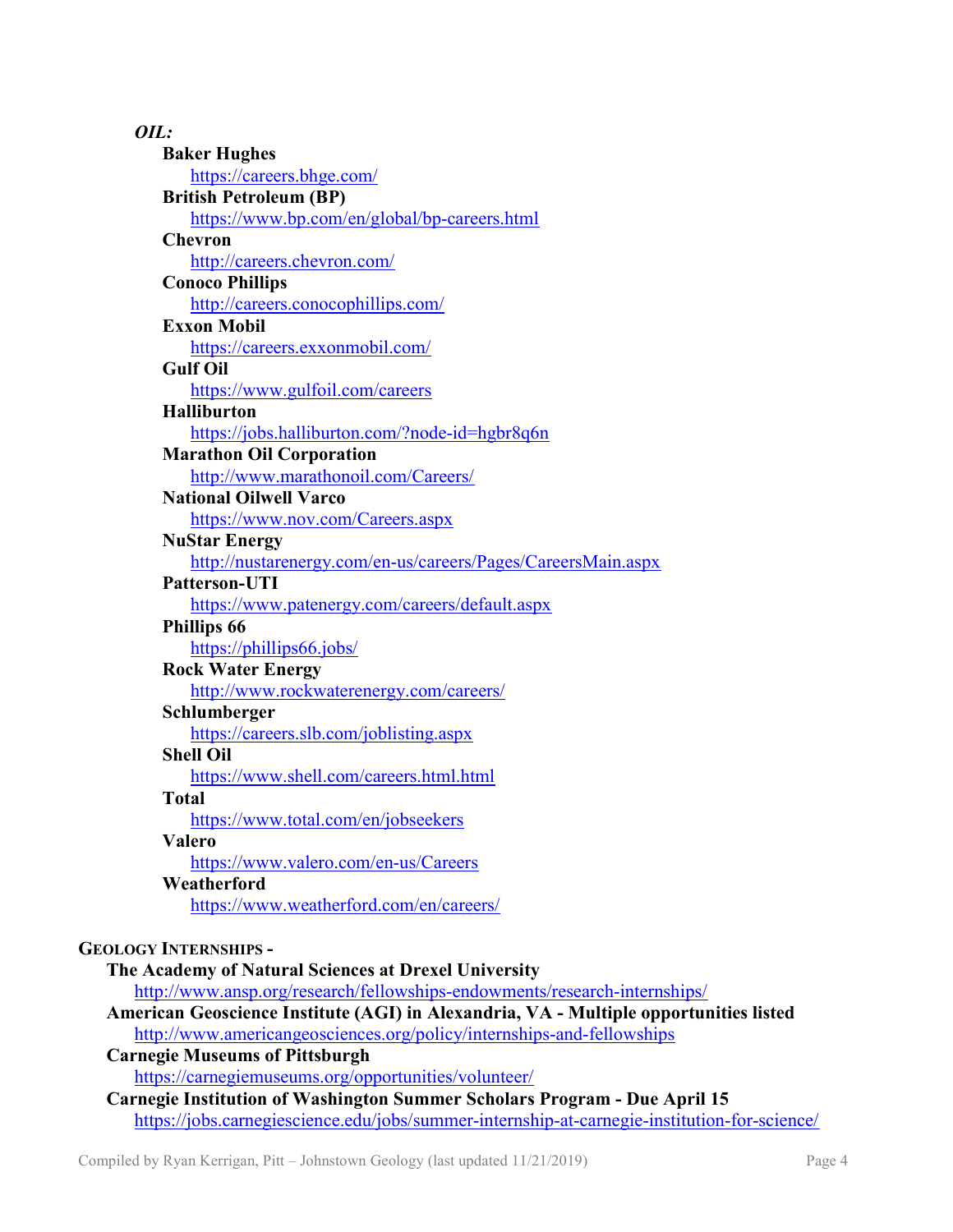## CME Management

https://cmemgmt.com/join-us/

Department of Energy Office of Fossil Energy: Mickey Leland Energy Fellow Internship Program - Due Jan 12<sup>th</sup>

https://orise.orau.gov/mlef/applicants/default.html

- Earth Magazine (with AGI in Alexandria, VA) Due Early March https://www.earthmagazine.org/classifieds/earth-science-writing-externship
- Gemological Institute of America Research Internship Program Due March 15th https://gia.wd1.myworkdayjobs.com/en-US/GIA/job/Carlsbad-Lab/Research-Internship-Program R0007466
- GeoCorps America Internship at Nat. Parks, Nat. Forests, and BLM Lands, Due Feb. 2<sup>nd</sup> http://www.geosociety.org/GSA/fieldexp/GeoCorps/home.aspx
- GeoIntern Program GeoTenerife (Canary Islands) Due February 16th http://geotenerife.com/geointern/
- Geoscientists-in-the-Parks (GIP) Internship in a National Park Due January 20<sup>th</sup> https://www.nps.gov/subjects/geoscientistsinparks/science-opportunities.htm http://www.geosociety.org/GSA/Education\_Careers/Field\_Experiences/gip/GSA/fieldexp/gip.aspx
- Incorporated Research Institutions for Seismology Due Feb 1st https://www.iris.edu/hq/internship/
- The Leadership Alliance Research Internship Multiple Locations Due February  $1^{st}$ https://theleadershipalliance.org/programs/summer-research
- National Center for Atmospheric Research (NCAR) SOARS Program Due February 1st https://www.soars.ucar.edu/apply
- National Science Foundation (NSF): Research Experiences for Undergraduate (REU) This has a ton of internships at a wide variety of place doing a wide range of projects http://www.nsf.gov/crssprgm/reu/
- North American Association for Environmental Education (mostly jobs but some internships) https://naaee.org/eepro/jobs
- Pennsylvania Department of Conservation and Natural Resources https://www.governmentjobs.com/careers/pabureau/transferjobs
- Stanford's Summer Undergraduate Research in Geoscience and Engineering Program Jan 25 https://oma.stanford.edu/surge
- Stroud Water Research Center Due Mid-March http://www.stroudcenter.org/jobs/
- The Student Conservation Association this has a bunch of different internship posted on it https://www.thesca.org/serve/positions
- United States Geological Survey (USGS) the site will redirect you to USA Jobs https://www2.usgs.gov/ohr/ https://www.usajobs.gov/Search/Results?hp=student
- USGS/NAGT Cooperative Field Training Program Due Mid-October http://nagt.org/nagt/students/usgs\_field.html

## GEOLOGY SCHOLARSHIPS -

- Association of Environmental and Engineering Geoscientists (AEG) Multiple Opportunities http://www.aegweb.org/?page=ScholarshipsGrants
- American Institute of Professional Geologists Due February 15th http://www.aipg.org/students/scholarship.htm
- Desk and Derrick Educational Trust Scholarships Due April 1st http://www.theeducationaltrust.org/scholarships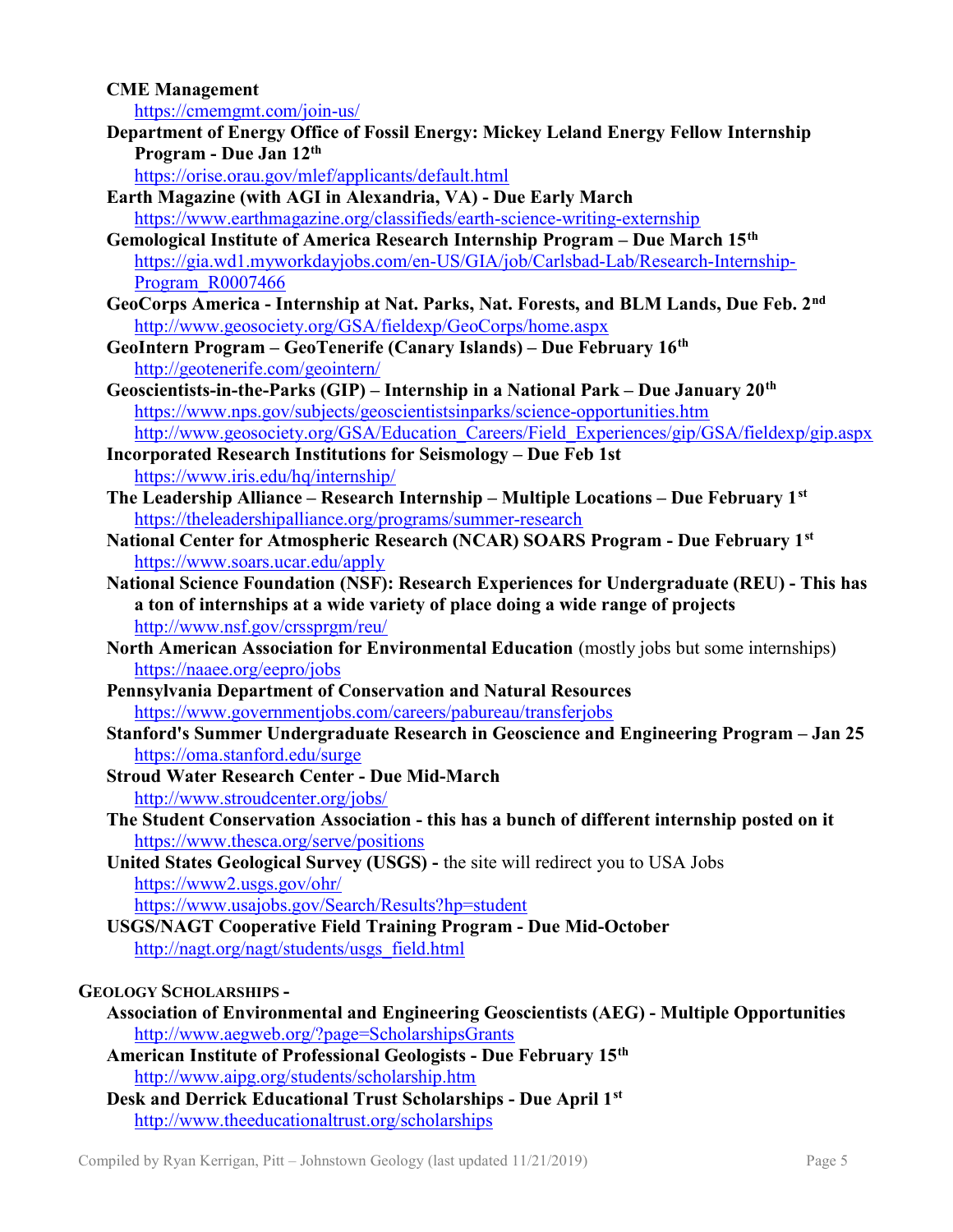- Department of Defense: Science Mathematics and Research for Transformation (SMART) Program (this is an internship  $\&$  scholarship programs) - Due December 15<sup>th</sup> http://smart.asee.org/
- Geological Society of America Minority Student Scholarship Program Due March? http://www.geosociety.org/GSA/Education\_Careers/Grants\_Scholarships/scholarships/GSA/Awar ds/minority.aspx
- GEOPATHS: A Near Surface Geophysics Field Experience Due March 1st https://criticalzone.org/shale-hills/news/story/geopaths-a-near-surface-geophysics-fieldexperience/
- National Association of Geoscience Teachers Scholarships for Field Study Due Mid-February http://nagt.org/nagt/students/field\_scholarships.html
- National Oceanic and Atmospheric Administration: Ernest F. Hollings Undergraduate Scholarship (this is an internship & scholarship programs) - Due Late January http://www.oesd.noaa.gov/scholarships/hollings.html#page=timeline
- Pennsylvania Council of Professional Geologist Due January 31st https://pcpg.wildapricot.org/EssayScholarships/
- Scholarships4students.com lots of random scholarships listed http://www.scholarships4students.com/geology\_scholarships.htm
- Society of Exploration Geophysicists Due March 1st http://www.seg.org/web/foundation/programs/scholarship
- Soil Science Society of America Various Scholarships http://www.seg.org/web/foundation/programs/scholarship
- UNDERGRADUATE RESEARCH GRANTS
	- AAPG L. Austin Weeks Undergraduate Grant Program Due Mid-May http://foundation.aapg.org/students/undergraduate/weeks.cfm
	- AEG Foundation Grants Due Various Times This one has a bunch of grants for research, field camp, professional meetings, etc. http://www.aegfoundation.org/funds/
	- AGU Research Grants and Awards Due Various Times This one has a bunch of grants for research http://honors.agu.org/research-grants-and-awards/
	- Evolving Earth Due Early March

http://www.evolvingearth.org/evolvingearthgrants/grantsmain.htm

- Farouk El-Baz Student Research Award to support Desert Studies Due February 1st http://rock.geosociety.org/forms/el-bazGrant.asp
- Mineralogical Society of America Grant for Student Research in Mineralogy and Petrology Due Early June

http://www.minsocam.org/msa/Awards/Min\_Pet\_Award.html

- Northeast Section of the Geological Society of America: Stephen G. Pollock Undergraduate Student Research Grants - Due March 15th
- http://www.geosociety.org/GSA/Education\_Careers/Grants\_Scholarships/gsa/grants/negrant.aspx Soil Science Society of America – Various Grants

http://www.seg.org/web/foundation/programs/scholarship

- Tobacco Root Geological Society a bunch of Rocky Mtn Research grants https://www.trgs.org/apply-for-scholarships
- University of Pittsburgh at Johnstown Presidential Mentorship Grants Due early September, early January, and late April – up to \$1000 for undergraduate research